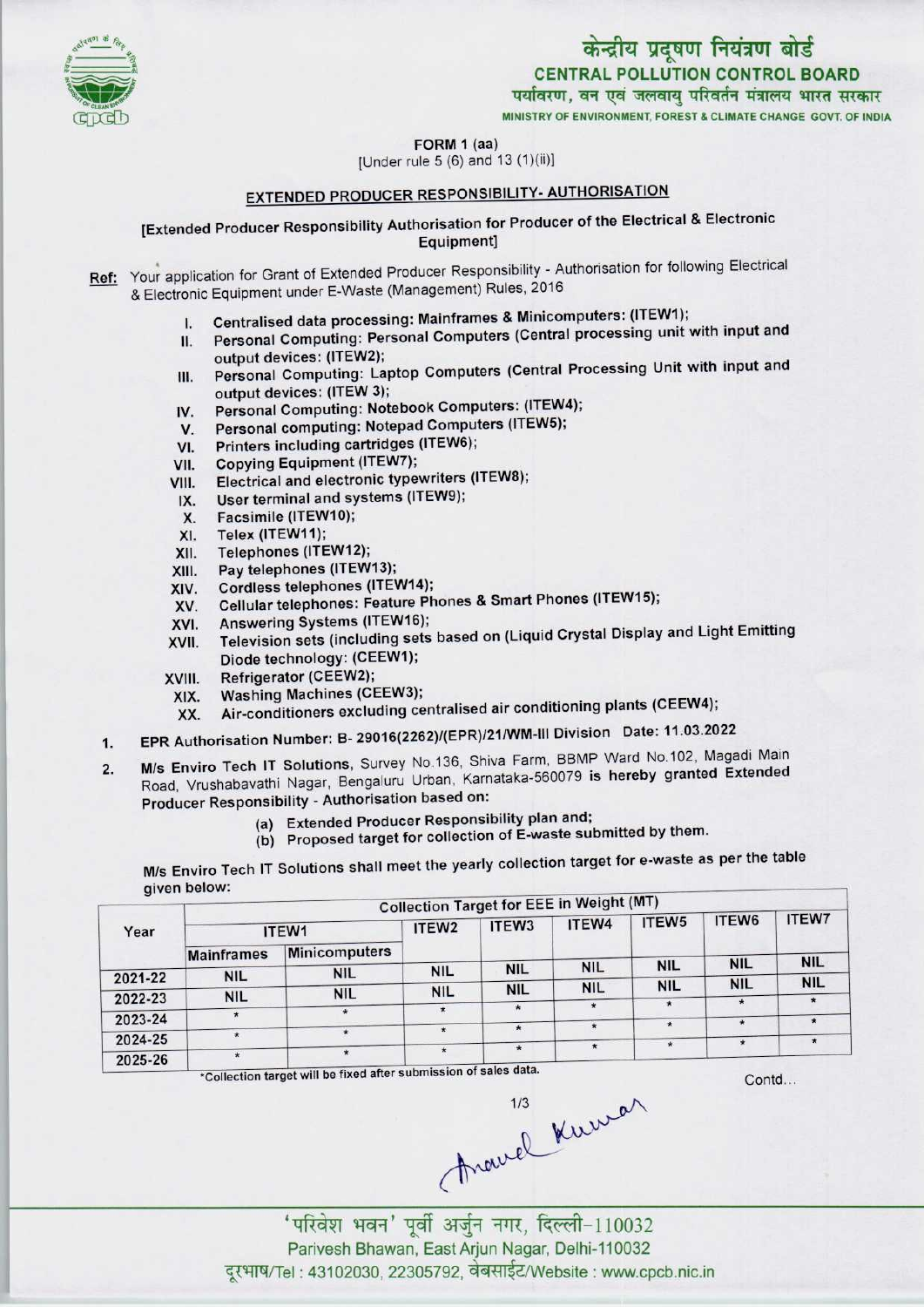

From pre page.....

|         |              |              |            |            |                                                                                                                 | <b>Collection Target for EEE in Weight (MT)</b> |               |                          |                        |
|---------|--------------|--------------|------------|------------|-----------------------------------------------------------------------------------------------------------------|-------------------------------------------------|---------------|--------------------------|------------------------|
| Year    |              |              |            |            |                                                                                                                 |                                                 | ITEW14        | ITEW <sub>15</sub>       |                        |
|         | <b>ITEW8</b> | <b>ITEW9</b> | ITEW10     | ITEW11     | ITEW12                                                                                                          | ITEW <sub>13</sub>                              |               | Feature<br><b>Phones</b> | Smart<br><b>Phones</b> |
|         |              |              | <b>NIL</b> | <b>NIL</b> | <b>NIL</b>                                                                                                      | <b>NIL</b>                                      | <b>NIL</b>    | <b>NIL</b>               | <b>NIL</b>             |
| 2021-22 | <b>NIL</b>   | <b>NIL</b>   |            |            |                                                                                                                 |                                                 | <b>NIL</b>    | <b>NIL</b>               | <b>NIL</b>             |
| 2022-23 | <b>NIL</b>   | <b>NIL</b>   | <b>NIL</b> | <b>NIL</b> | <b>NIL</b>                                                                                                      | <b>NIL</b>                                      |               |                          |                        |
|         |              | $\star$      | $\star$    | $\star$    | $\star$                                                                                                         | $\star$                                         | $\star$       | $\star$                  | $\star$                |
| 2023-24 | $\star$      |              |            |            |                                                                                                                 |                                                 | $\star$       |                          | $\star$                |
|         | $\star$      | $\bullet$    | $\star$    | $\star$    | $\star$                                                                                                         | $\star$                                         |               |                          |                        |
| 2024-25 |              |              |            | $\star$    | $\star$                                                                                                         | $\star$                                         | $\pmb{\star}$ | $\star$                  |                        |
| 2025-26 | $\star$      | ۰            | $\star$    |            | month and a state of the state of the state of the state of the state of the state of the state of the state of |                                                 |               |                          |                        |

\*
collection target will be fixed after submission of sales data.

| <b>Collection Target for EEE in Weight (MT)</b> |                   |                                                                  |            |  |  |
|-------------------------------------------------|-------------------|------------------------------------------------------------------|------------|--|--|
| CEEW1                                           | CEEW <sub>2</sub> | CEEW <sub>3</sub>                                                | CEEW4      |  |  |
| <b>NIL</b>                                      | <b>NIL</b>        | <b>NIL</b>                                                       | <b>NIL</b> |  |  |
| <b>NIL</b>                                      | <b>NIL</b>        | <b>NIL</b>                                                       | <b>NIL</b> |  |  |
|                                                 |                   |                                                                  | $\star$    |  |  |
|                                                 |                   |                                                                  |            |  |  |
|                                                 |                   |                                                                  |            |  |  |
| ITEW <sub>16</sub><br><b>NIL</b><br><b>NIL</b>  |                   | *Collection target will be fixed after submission of sales data. |            |  |  |

## 3. The Authorisation shall be valid for a period of five (5) years from date of issue with following conditions:

- i. You shall strictly follow the approved Extended Producer Responsibility plan, a copy of which is enclosed herewith as Enclosure-I;
- ii. You shall ensure that collection mechanism or collection Centres are set up or designated as per the details given in the Extended Producer Responsibility plan and that shall be completed before the proposed dates if any in the EPR Plan (list of collection Centres and the toll free numbers for reverse logistics enclosed);
- iii. You shall ensure that all the collected e-waste is channelized to PRO M/s Swach Enviro E-Waste India Pvt. Ltd., 3<sup>rd</sup> floor, H N 13, BLK-PU, Pitampura, North West Delhi, Delhi-110034 and records shall be maintained at recycler/dismantler and your end;
- iv. You shall maintain records, in Form-2 of these Rules, of e-waste and make such records available for scrutiny by Central Pollution Control Board;
- v. You shall file annual returns in Form-3 to the Central Pollution Control Board on or before 30th day of June following the financial year to which that returns relates.

## vi. General Terms & Conditions of the Authorisation:

- a. The authorisation shall comply with provisions of the Environment (Protection) Act, 1986 and the E-waste (Management) Rules,2016 made there under;
- b. The authorisation or its renewal shall be produced for inspection at the request of an officer authorised by the Central Pollution Control Board;
- c. Any change in the approved Extended Producer Responsibility plan should be informed to Central Pollution Control Board within 15 days on which decision shall be communicated by Central Pollution Control Board within sixty days;

Contd..

Anavel Kumar